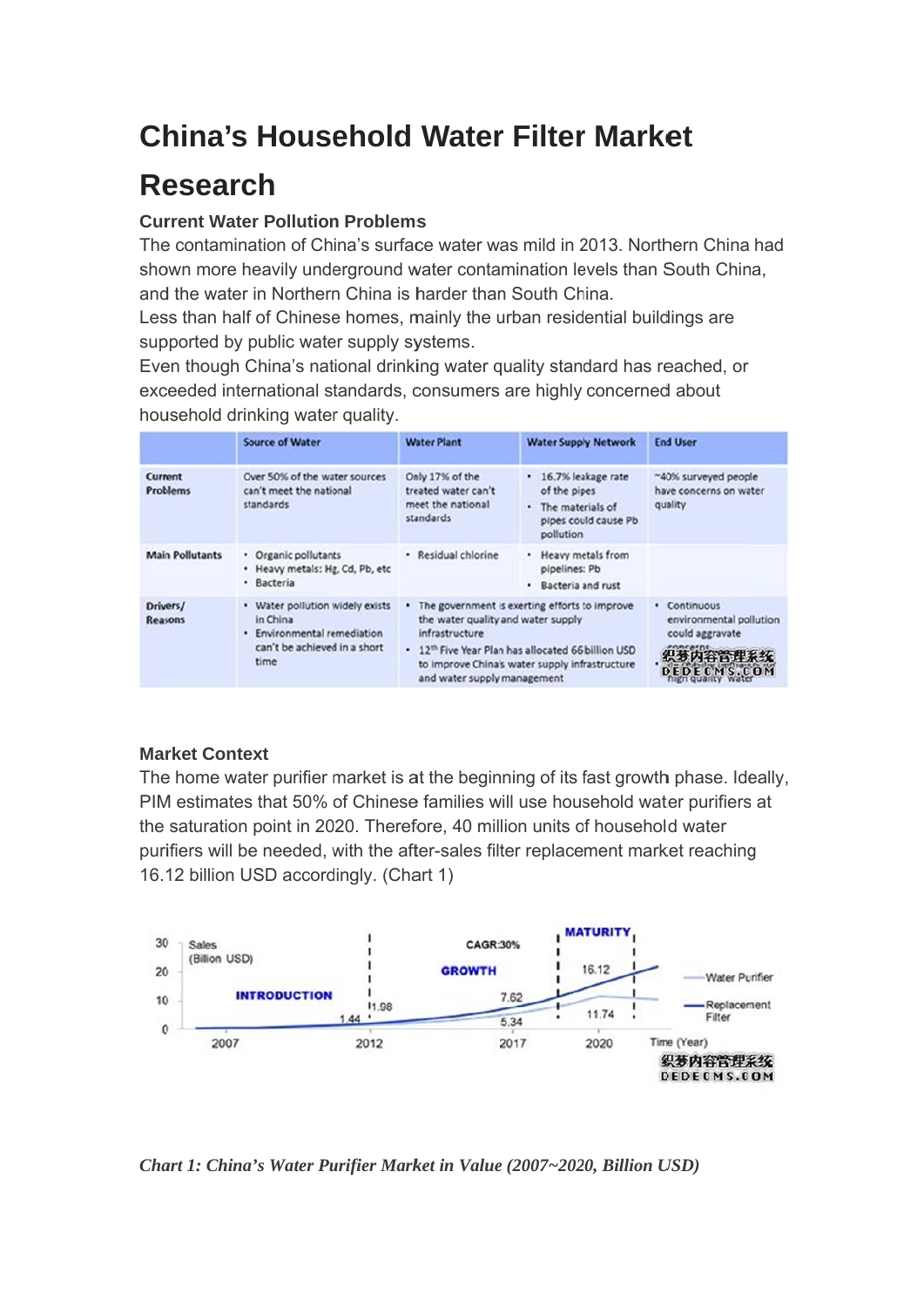About 4,000 home water purifier suppliers are active in the market; however, only about 10 of them have annual sales revenues of one hundred million RMB. The others are small regional enterprises, with only half of them having hygiene licenses.

The top three national water purifier brands, QINYUAN, Angel and Midea accounted for 14% of the total sales in 2012; and they all concentrated on RO systems; Litree and QLIFE are the major users of UF membrane technology.

|                 | <b>Technology</b>     | <b>Main Functional Material</b> | <b>Market Share</b>            |
|-----------------|-----------------------|---------------------------------|--------------------------------|
| Physical<br>75% | Separation (membrane) | <b>MF</b> filter                | 15%                            |
|                 |                       | UF membrane                     | 15%                            |
|                 |                       | RO membrane                     | 40%                            |
|                 | Adsorption            | <b>Activated Carbon*</b>        | 5%                             |
| Chemical<br>25% | Replacement           | Ion-Exchange Resin              | 10%                            |
|                 | Oxidation-reduction   | <b>KDF, NMC</b>                 | 10%<br>织梦内容管理系统<br>DEDECMS.COM |
|                 | Others                | UV, Ozone, E33**, AMS**, etc.   |                                |

## **Purification Technologies**

#### Drawbacks of the four major purification technologies

| Household Water Purifier System |                              | Shortages in Application                          |  |  |
|---------------------------------|------------------------------|---------------------------------------------------|--|--|
|                                 |                              | Limited filtration precision, commonly is 0.5     |  |  |
|                                 |                              | um. The pure ceramic filter can only remove small |  |  |
|                                 | particles and large bacteria |                                                   |  |  |
| MF (Ceramic)                    |                              | Can not soften the hard water                     |  |  |
|                                 |                              | Limited filtration precision                      |  |  |
|                                 |                              | Hollow fiber breakage problem                     |  |  |
| UF                              |                              | Can not soften the hard water                     |  |  |
|                                 |                              | The demand of electricity power                   |  |  |
|                                 |                              | Water waste                                       |  |  |
|                                 |                              | Relatively large size                             |  |  |
| RO                              |                              | High filter replacement and usage cost            |  |  |
|                                 |                              | High initial investment                           |  |  |
|                                 |                              | High replacement cost                             |  |  |
| Activated Carbon*               |                              | Can not soften the hard water                     |  |  |

### **Market Needs**

**Ideal Function:** 

- Effectively remove organic pollutants  $\equiv$
- Effectively remove heavy metals, especially the Pb impurities L.
- Effectively remove residual chlorine  $\overline{\phantom{0}}$